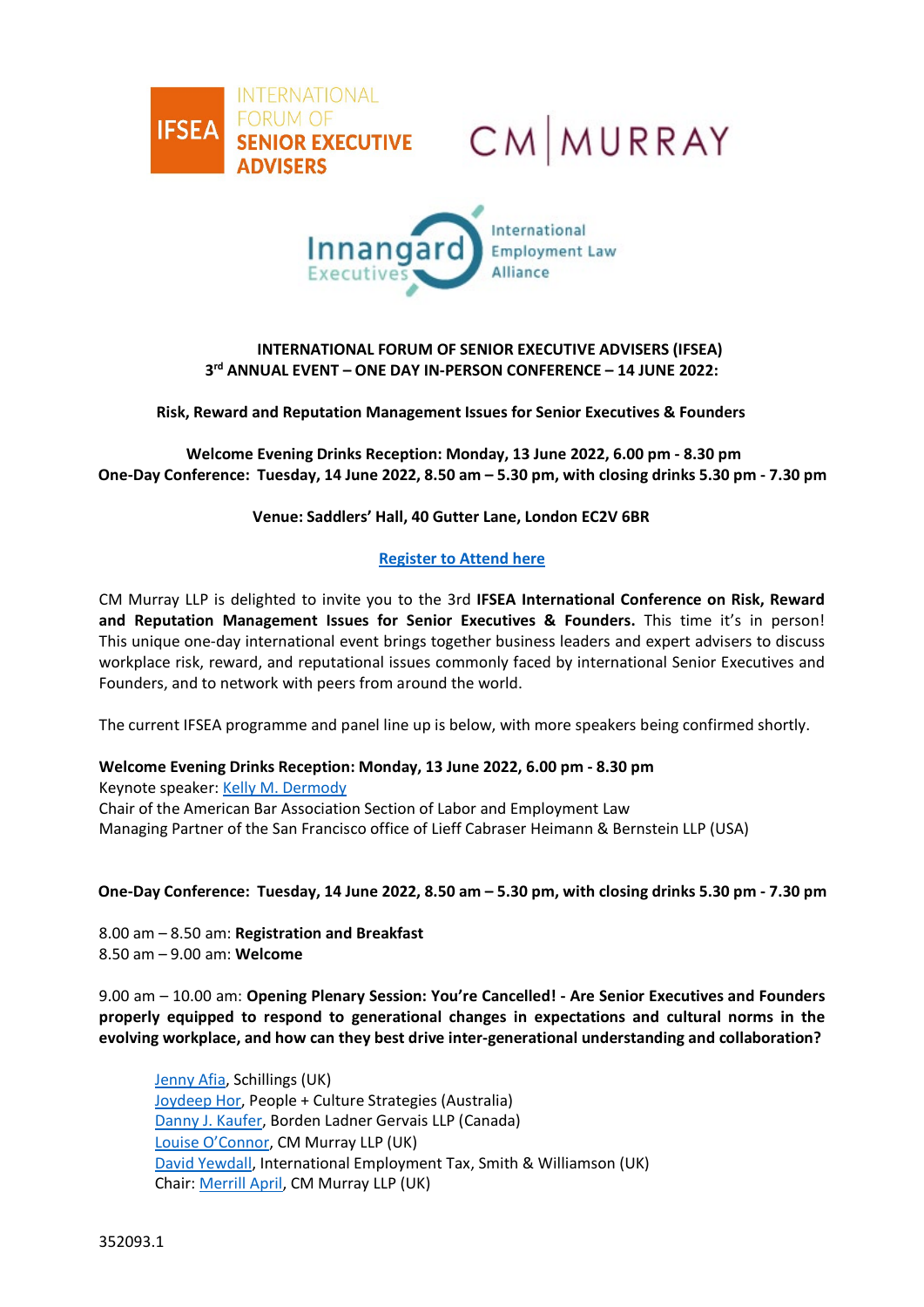10.00 am – 11.00 am: **Breakout Sessions:**

**Breakout Session 1: Driving Diversity on Boards around the World** – transparency, progress and shareholder engagement, and gender, ethnicity and wider Diversity & Inclusion in corporate boards.

[Carl-Fredrik Hedenström,](https://se.linkedin.com/in/carl-fredrik-hedenstr%C3%B6m) Morris Law AB (Sweden) Teresa L. [Johnson,](https://www.arnoldporter.com/en/people/j/johnson-teresa-l) Arnold & Porter Kaye Scholer LLP (California, USA) [Pål Kvernaas,](https://haavind.no/en/people/pal-kvernaas/) Advokatfirmaet Haavind AS (Norway) [Wendi](https://www.outtengolden.com/lawyer-attorney/wendi-s-lazar) S. Lazar, Outten & Golden LLP (New York, USA) Chair: [Emma Bartlett,](https://www.cm-murray.com/people/emma-bartlett/) CM Murray LLP (UK)

**Breakout Session 2: Ethical Issues for GCs and other In-house Counsel Facing Issues of Potential Corporate Wrongdoing** – dealing with potential conflicts of interest and professional conduct duties as in-house legal advisers to a business accused of wrongdoing. And what if the in-house counsel is the whistleblower – what protections are available and what steps should they take?

[Rosamund Browne,](https://uk.linkedin.com/in/rosamund-browne-94045674) SVP & Global Chief Counsel, Labour & Employment Law, ABB (UK) Timothy [Dutton CBE QC,](https://www.fountaincourt.co.uk/people/timothy-dutton/) Fountain Court Chambers (UK) [Mathilde Houet-Weil,](https://www.weil-paris.fr/php/en/mathilde-weil-en.php) Weil et Associés (France) [Cathy James OBE,](https://jamesandwest.co.uk/cathy-james/) James & West Law LLP (UK) [Katherine Murray,](https://www.wallbrook.com/katherine-murray) Partner and General Counsel, Wallbrook (UK) Chair: [Andrew Pavlovic,](https://www.cm-murray.com/people/andrew-pavlovic/) CM Murray LLP (UK)

11.00 am – 11.30 am: **Coffee Break** 11.30 am – 12.30 pm: **Breakout Sessions:**

**Breakout Session 3: Equity Promises for Senior Executives** – understanding and protecting equity offers for executives on the move to start-ups and growth companies.

[Stephen Brown,](https://www.akingump.com/en/lawyers-advisors/stephen-brown.html) Akin Gump Strauss Hauer & Feld LLP (UK) [Mark Risk,](https://www.markrisk.com/) Mark Risk, PC (New York, USA) [Adam Tolley QC,](https://www.fountaincourt.co.uk/people/adam-tolley/) Fountain Court Chambers (UK) [Dr Johannes Traut,](https://www.seitzpartner.com/team/johannes-traut) Seitz (Germany) Chair: [Zulon Begum,](https://www.cm-murray.com/people/zulonbegum/) CM Murray LLP (UK)

**Breakout Session 4: Senior Executives, Sexual Harassment and NDAs –** how far have we come and what changes are ahead to drive transparency, accountability and prevention of sexual harassment in the workplace?

[Claire Dawson,](https://www.bdbf.co.uk/the-team/claire-dawson/) BDBF LLP (UK) [Ellen Peart,](https://www.bcl.com/our-people/ellen-peart/) BCL Solicitors LLP (UK) [Martijn R. van Hall,](https://www.vanhallarbeidsrecht.nl/team/martijn-van-hall) Van Hall Advocaten (Netherlands) [Inge Derde,](https://bellaw.be/van-eeckhoutte/en/team/inge-derde) Bellaw - Van Eeckhoutte, Taquet & Clesse (Belgium) [Lindsey Wagner,](https://www.floridalaborlawyer.com/meet-the-team/lindsey-wagner/) Moxie Mediations (California, Florida, and Ohio, USA) Chair: [Beth Hale,](https://www.cm-murray.com/people/beth-hale/) CM Murray LLP (UK)

12.30 pm – 1.30 pm: **Lunch**

1.00pm - 1.30pm: **Lunchtime Pop-Up Session: Current Immigration Challenges and Opportunities for Senior Executives and Founders**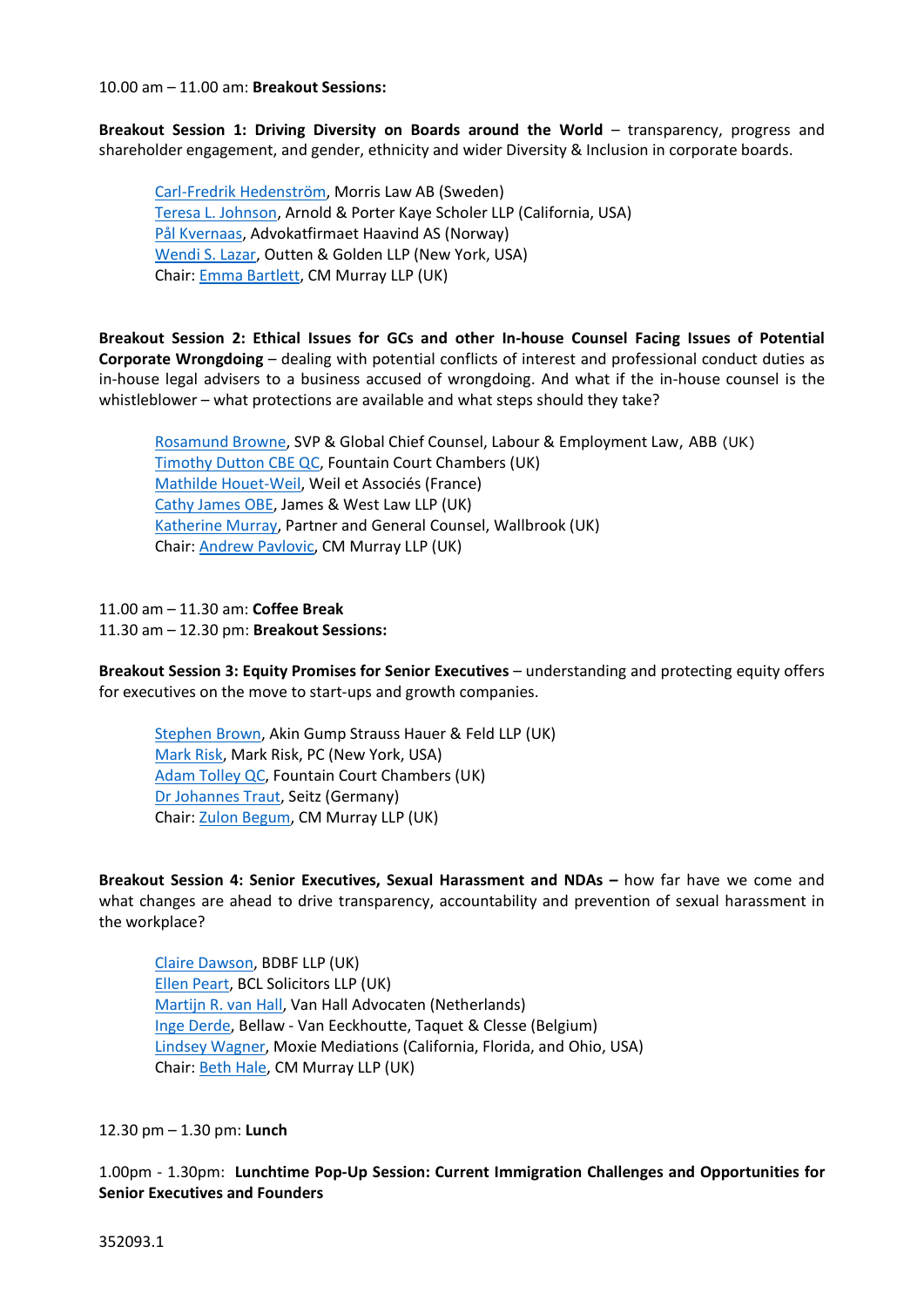[Jonathan Grode,](https://www.gands.com/en-us/team/jonathan-grode/) Green & Spiegel LLP (Pennsylvania, USA) [Natasha Chell,](https://www.lauradevine.com/london-office/natasha-chell/) Laura Devine Immigration (UK) Chair: [Anna Birtwistle,](https://www.farrer.co.uk/people/anna-birtwistle/) Farrer & Co LLP (UK)

1.30 pm – 2.30 pm: **Breakout Sessions:**

**Breakout Session 5: Founder Breakups - Navigating a Business Divorce between Co-Founders –** balancing the legal, commercial, reputational and often deeply emotional aspects of a co-founder breakup.

[Jeffrey E. Goodman,](https://mathewsdinsdale.com/our-team/jeffrey-e-goodman/) Mathews Dinsdale & Clark LLP (Canada) [Neal A. Jacobs,](https://www.jacobslawpc.com/staff/business-divorce-attorney/) Jacobs Law Group PC (Pennsylvania, USA) [David Mumford QC,](https://www.maitlandchambers.com/our-people/barristers/queens-counsel/david-mumford) Maitland Chambers (UK) [Jessica Parker,](https://corkerbinning.com/people/jessica-parker/) Corker Binning (UK) Liz [Perks,](https://www.kroll.com/en/our-team/liz-perks) Managing Director, Expert Services, Kroll (UK) Chair: [Elizabeth McEneny,](https://www.cm-murray.com/people/elizabeth-mceneny/) CM Murray LLP (UK)

**Breakout Session 6: Neurodiversity and Senior Executives –** what benefits can neurodiverse individuals bring to corporate boards and why should leaders speak out about neurodiversity?

[Lori L. Deem,](https://hsplegal.com/attorneys/lori-l-deem/) Hughes Socol Piers Resnick & Dym (Illinois, USA) [Dr Nancy Doyle,](https://www.geniuswithin.org/our-team/dr-nancy-doyle/) Genius Within (UK) [Charlotte Valeur,](https://www.global-governance-group.com/about-us/charlotte-valeur/) Chief Executive, Global Governance Group and NED (Denmark) Chair: [Pooja Dasgupta,](https://www.cm-murray.com/people/pooja-dasgupta/) CM Murray LLP (UK)

2.30 pm – 3.30 pm: **Breakout Sessions:**

**Breakout Session 7: Cross-Border Executive Investigations –** risks, strategies and reputation management for executives involved in high-profile, cross-border matters involving fraud, bribery and other alleged wrongdoing.

[Persephone Bridgman Baker,](https://www.carter-ruck.com/lawyers/persephone-bridgman-baker/) Carter-Ruck (UK) Emma Brooks, PCB Byrne (UK) [Brian J. MacDonough,](https://www.sherin.com/attorneys/brian-j-macdonough/) Sherin and Lodgen LLP (Massachusetts, USA) [Jasvinder Nakhwal,](https://www.petersandpeters.com/lawyer/jasvinder-nakhwal/) Peters & Peters Solicitors LLP (UK) [Jason Masimore,](https://kobrekim.com/people/jason-a-masimore) Kobre & Kim (UK) Chairs: [Wonu Sanda,](https://www.cm-murray.com/people/wonu-sanda/) CM Murray LLP (UK)

**Breakout Session 8: The Impact of Climate Change on Directors, Senior Executives and Founders** – the duties, risks and reputational issues for business leaders, and the role of executive reward in driving effective corporate engagement in climate change initiatives.

[John Henry](https://www.sustainabledirection.com/) Looney, Director, Sustainable Direction (UK) [Mark Lim,](https://www.lewissilkin.com/en/people/mark-lim) Lewis Silkin LLP (UK) [Regan O'Driscoll,](https://www.ccsolicitors.ie/our-team) CC Solicitors (Ireland) [Sybille Raphael,](https://protect-advice.org.uk/people/) Legal Director, Protect (UK) Chair: [Robert Millard,](https://www.camstrategy.com/our-partners/robert-millard/) Cambridge Strategy Group (UK)

3.30 pm – 4.00 pm: **Coffee Break**